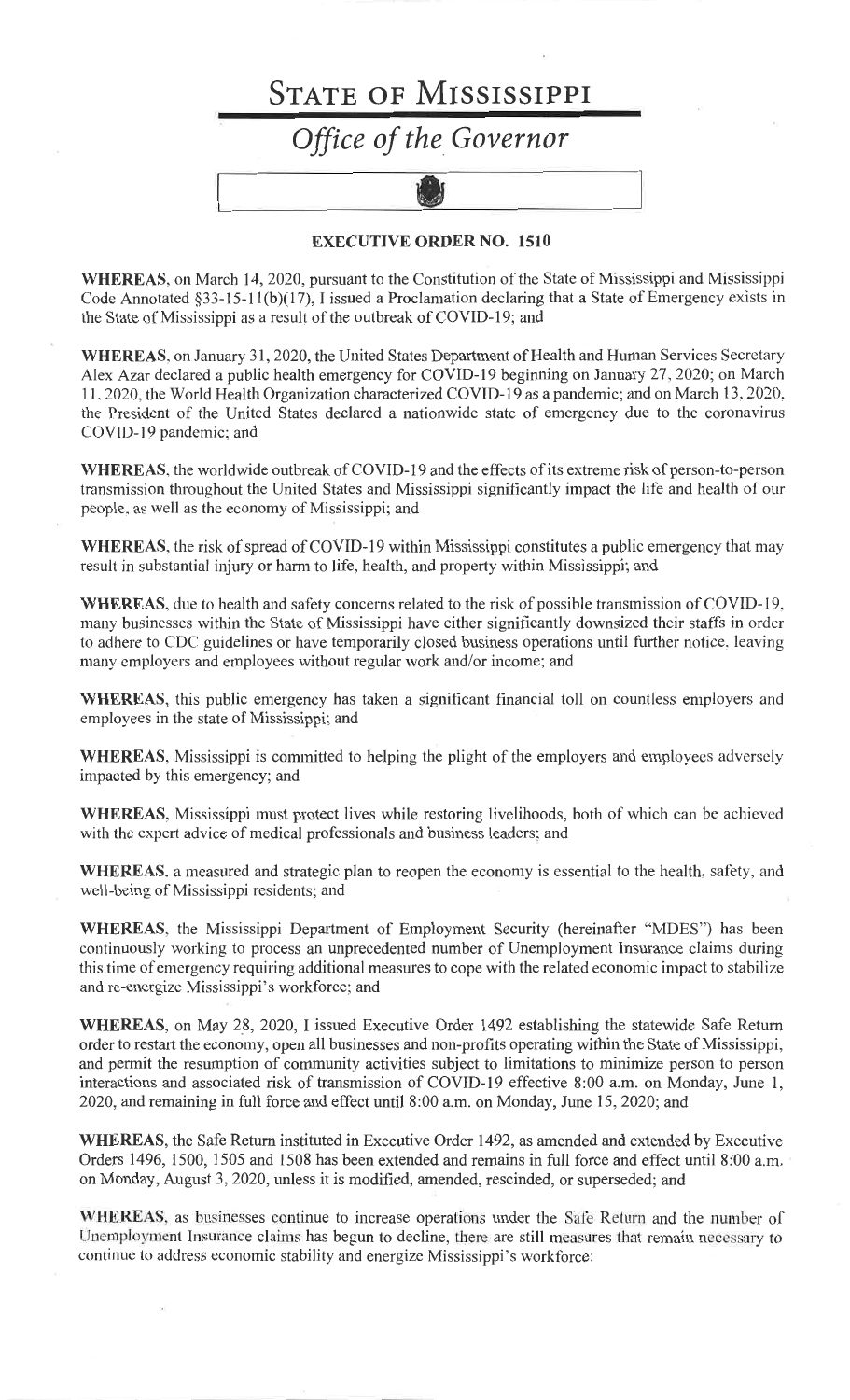NOW, THEREFORE, I, Tate Reeves, Governor of the State of Mississippi, by the authority vested in me by the Constitution and laws of the State of Mississippi, do hereby order and direct as follows:

- 1. That this Executive Order replaces and supersedes Executive Order No. 1502.
- 2. That due to essential efforts in response to the COVID-19 emergency, the one week waiting period established in Miss. Code Ann. §71-5-511(d) would prevent and hinder the expeditious disbursement of vital Unemployment Insurance benefits necessary to cope with the COVID-19 emergency. Accordingly, pursuant to Miss. Code Ann.  $\S$ 33-15-11(c)(1), the one-week waiting period requirement for receiving Unemployment Insurance benefits shall be waived for all claims filed from March 8, 2020, until December 26, 2020. Prior to its expiration on December 26, 2020, MDES has the discretion to reassess this measure and will modify this measure as needed in response to the COVID-19 emergency.
- 3. That due to essential efforts in response to the COVID-19 emergency, the work search requirements established in Miss. Code Ann. §71-5-511(a)(i) and MDES Regulation 305.02 would prevent and hinder the expeditious disbursement of vital Unemployment Insurance benefits necessary to cope with the COVID-19 emergency. Accordingly, pursuant to Miss. Code Ann. §33-15-11(c)(1), all work search requirements established in Miss. Code Ann. §71- $5-511(a)(i)$  and MDES Regulation 305.02 that normally must be met to be considered eligible for Unemployment Insurance benefits shall be suspended from March 8, 2020, until August 8, 2020. This only applies to work search requirements; all individuals filing for benefits must continue to file weekly certifications with MDES.
- 4. That due to essential efforts in response to the COVID-19 emergency, strict interpretation of the able to work, available to work, and actively seeking work requirements established in Miss. Code Ann. §71-5-511(c) and MDES Regulation 305.03, as written, would create an undue burden on individuals seeking Unemployment Insurance benefits due to the COVID-19 emergency. Accordingly, pursuant to Miss. Code Ann. §33-15-11(c)(1), the able to work, available to work, and actively seeking work requirements for receiving Unemployment Insurance benefits established in Miss. Code Ann. §71-5-511(c) and MDES Regulation 305.03 shall be reasonably interpreted for claims filed from March 8, 2020, until September 26, 2020, in the case of individuals unable to search for work because of COVID-19, including because of illness, quarantine, or movement restriction.
- 5. That due to essential efforts in response to the COVID-19 emergency, the Forty Dollar (\$40.00) earning allowance established in Miss. Code Ann.  $\S\S 71-5-11(Q)(1)$ , 71-5-505, and MDES Regulation 313, will be increased to Two Hundred Dollars (\$200.00). Accordingly, pursuant to Miss. Code Ann.  $\S$ 33-15-11(c)(1), the Forty Dollar (\$40.00) earning allowance shall be increased to Two Hundred Dollars (\$200.00), from May 3, 2020, until September 26, 2020.
- 6. That as the swift return of all employees to the workplace is of vital importance, it is incumbent to remind all Mississippi employers, that pursuant to Section  $71-355$  (2) (b)(ii) and MDES Regulation 321, an employer must notify MDES in writing within ten  $(10)$  days from the date they receive a refusal of an offer of suitable employment. The notice must contain the date and details of the refusal.
- 7. That in order for MDES to receive emergency administrative grants under Section  $903(h)(2)(A)$  of the Social Security Act, all employers are required to provide notification of the availability of unemployment compensation to each employee individually at the time of separation of employment.
- 8. That due to essential efforts in response to the COVID-19 emergency, the statutorily imposed requirement that MDES determine unemployment eligibility based on the reason for separation for all employers in the base period forward, set forth in Miss. Code Ann. § 71-5-513, would hinder the expeditious disbursement of vital unemployment insurance benefits needed to cope with the COVID-19 emergency. Accordingly, pursuant to Miss. Code Ann.  $\S 33-15-11$  (c)(1), MDES will determine unemployment insurance benefits eligibility based on separation from the employee's most recent employer, for claims filed from March 8, 2020, until September